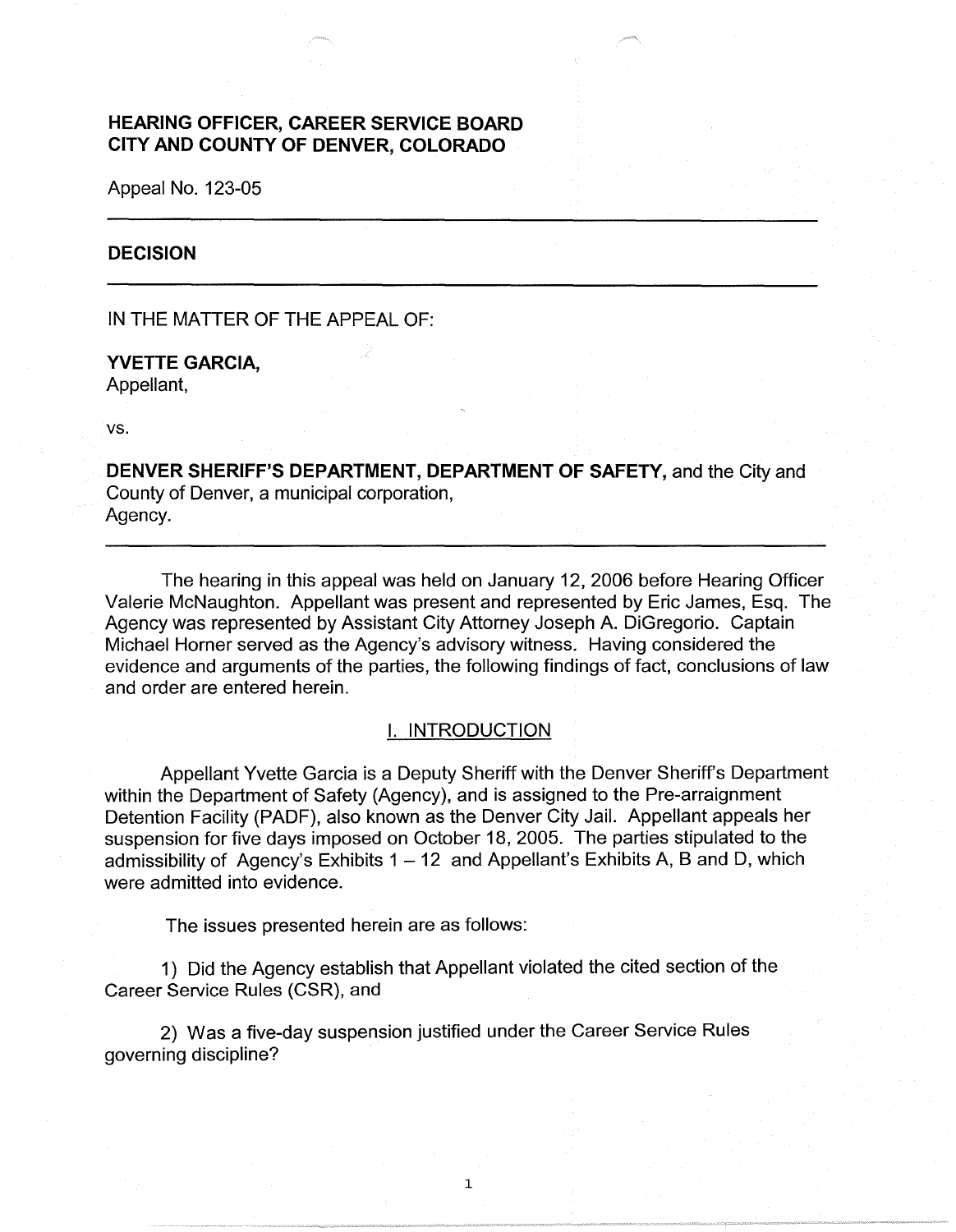## II. FINDINGS OF FACT

The Agency suspended Appellant based upon its claim that Appellant's absences from September 2004 to September 2005 violated a number of Career Service and Sheriff's Department rules. This appeal asserts that Department Order (D.O.) 2053.1 violates the collective bargaining agreement (CBA), and permits discipline for legal use of leave permitted under the Family Medical Leave Act (FMLA), 29 USCS § 2612. Appellant also argues that the suspension disciplines her again for past absences which are the subject of previous discipline.

Michael Horner, Captain of Internal Affairs and Civil Liabilities Bureau, testified that PADF is a 24-hour facility that requires staffing for five shifts. After the city budget office determined the Sheriff's Department's annual sick leave use per employee was three hours above the city average, costing an additional \$322,585 for sick leave and overtime per year, he was instructed to bring the department's sick leave and overtime under control.

As a result, Capt. Horner recommended and obtained passage of D.O. 2053.1, which subjects department employees to a verbal reprimand after eight occurrences of absence within a twelve-month period, a written reprimand after nine such absences within the same period, and more severe disciplinary action after ten such absences. "Occurrences of absence" is defined in the order as an unplanned absence of more than two hours, excluding planned absences, authorized leave without pay, family medical leave, leave taken because of work-related injuries, funeral or military leave, and jury duty. Sick leave requires 21 days' advance notice in order to be considered planned. Capt. Horner testified that notice of this length was required because the roster assignments go to the supervisors for approval 21 days in advance of the schedule. [Exh. 10.] Over the first eighteen months, D.O 2053.1 saved the department \$497,624.

Capt. Horner also testified that there are three methods to avoid having an absence considered an occurrence of absence under the order: 1) obtain your supervisor's approval to have the absence deemed a pre-authorized absence, 2) arrange to exchange shifts with another employee, or 3) trade a day off with your supervisor's permission. Supervisors have been empowered to grant planned status to an absence even if it is requested within zero to twenty days from the date of absence if it would not occasion overtime and it was called in within two hours of the start of the shift. The leave slips now contain a check-off box for the employee to indicate whether the leave was planned, also known as pre-authorized. Capt. Horner testified that approximately nine hundred employees are now using pre-authorized leave.

Manager of Safety Alvin J. LaCabe testified that the order was designed to serve notice on the employees of the need to minimize their use of unscheduled sick time, and to give employees who need sick leave an opportunity to plan other methods of obtaining time off, thus lifting some of the burden off staffing personnel. It was a

2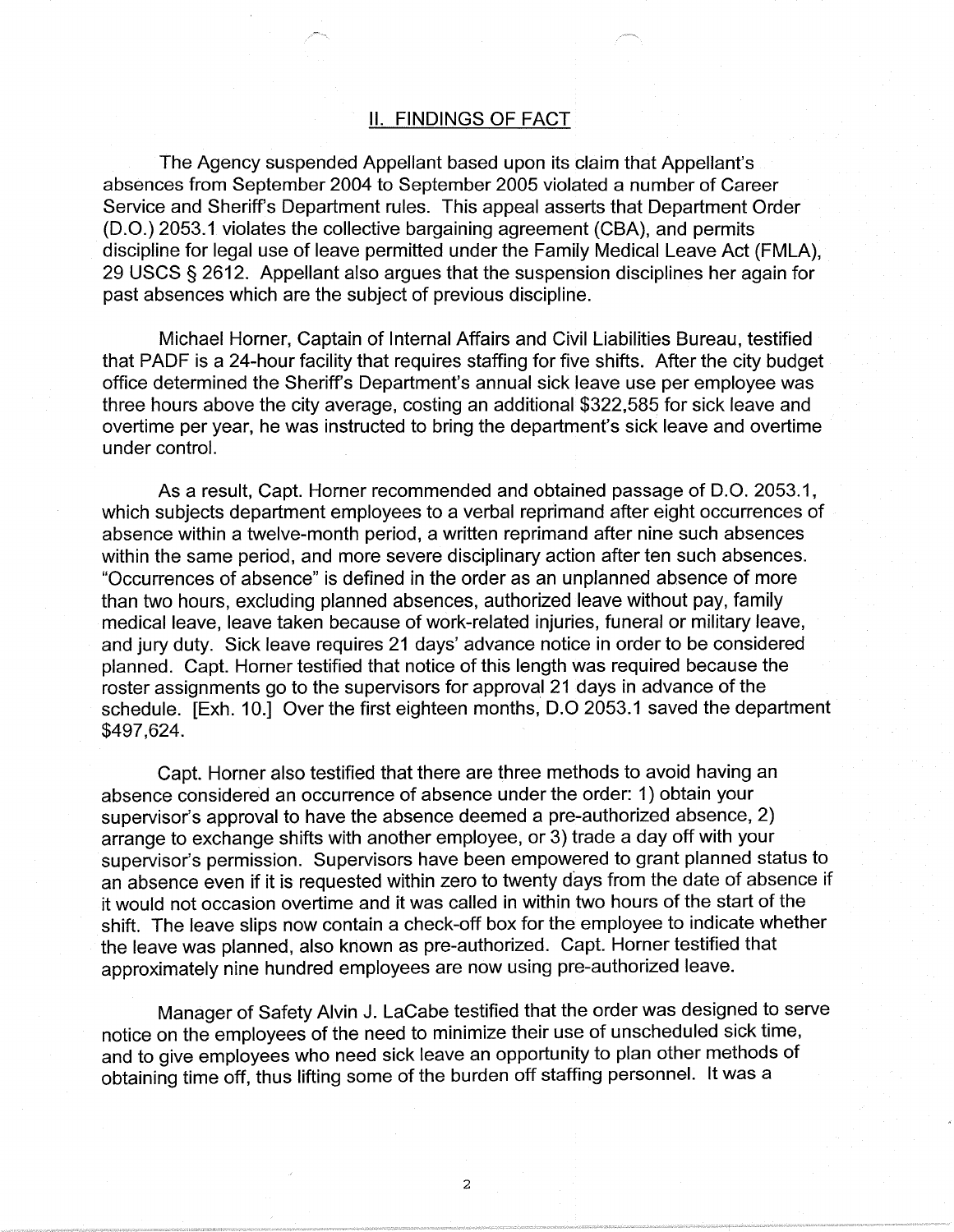compromise that was intended to preserve the four-day workweek for the benefit of officers working at the stressful atmosphere of the jail.

Capt. Horner presented his calendar and excerpts from the department's Absence Category Report in support of his testimony that Appellant had called in sick without advance notice on Sept. 15, 30, Oct. 16, Nov. 10, Dec. 15 and 17 in 2004, and on Jan. 5, Mar. 17, Apr. 28, June 1, July 6 and 22, and Sept. 1 in 2005, a total of thirteen absences within that twelve-month period. As a result, the department paid 48 hours of overtime to obtain officer coverage on six of those occasions. [Exhs. 7, 8.]

Appellant was given a preliminary designation of FMLA leave for absences from Dec. 29, 2005 to Jan. 15, 2005. [Exh. 3.] When Appellant did not provide the required certification within the fifteen-day deadline, the preliminary designation was rescinded, and absences during that period were not covered by FMLA. On April 14, 2005, Appellant gave Capt. Horner a certification for FMLA leave from mid-February until Feb. 28, 2005 to care for her pregnant daughter. [Exh. 4.]

As Human Resources Manager for the department, Capt. Horner reviewed the pre-disciplinary letter initiated after Appellant's fourteenth occurrence of absence within the twelve-month period from Sept. 2004 to Sept. 2005. At the pre-disciplinary meeting, Appellant explained that her daughter had given birth prematurely in February, and that she had requested FMLA leave in April for two weeks in late February to care for her. As a result, a Feb.  $16<sup>th</sup>$  absence listed in the pre-disciplinary letter was removed from the list of occurrences subject to discipline under the order. [Testimony of Capt. Horner.]

As defined in D.O. 2053.1, an absence is unauthorized if an employee fails to call in two hours before the start of the shift, unless there is a emergency or extenuating circumstances, or (2) an employee leaves work without notifying the supervisor. [Exh. 10, p. 1.] The parties stipulated that none of Appellant's absences were unauthorized.

#### Ill. ANALYSIS

In this de novo hearing on the appropriateness of the five-day suspension, the Agency has the burden to show by a preponderance of the evidence that Appellant violated the disciplinary rules as alleged, and that the discipline was within the range of discipline that can be imposed under these circumstances. Turner v. Rossmiller, 535 P.2d 751 (Colo. App. 1975.); In re Gustern, CSA 128-02, 20 (12/23/02).

## A. FMLA Certification

Appellant concedes that her April 14, 2005 certification was an untimely request for two weeks of family medical leave to end on Feb. 28, 2005. Such leave must be requested in advance of need, or as soon as practicable after an emergency. CSR§ 11-153. Appellant presented no evidence that any other relevant absence had been or should have been approved as family medical leave, and therefore the Family Medical

3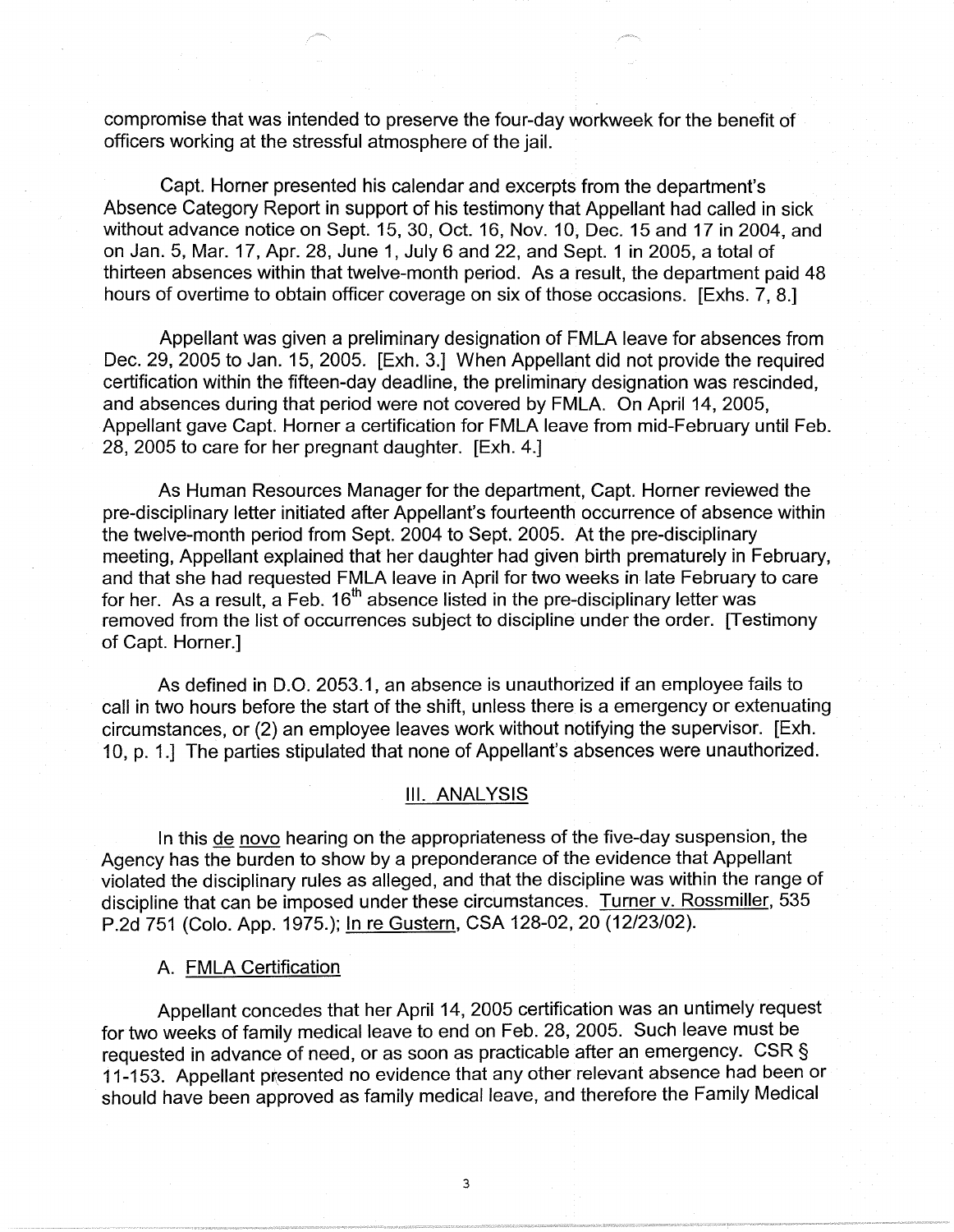Leave Act does not apply to the issues raised in this appeal.

### B. Violation of Career Service Disciplinary Rules

Appellant claims the Agency failed to prove that her absences violated the rules cited in the disciplinary letter. The Agency bears the burden to prove these violations by a preponderance of the evidence. In re Roberts, CSA 179-04, 3 (6/29/05.)

#### 1. CSR§ 16-50 A. 13), Unauthorized absence from work

The Agency asserts that it looked at Appellant's absences and her notice of the department's rules relating to attendance, and concluded from that information that Appellant was in violation of this rule.

As defined in D.O. 2053.1, an absence is unauthorized if 1) an employee fails to call in two hours before the start of the shift, unless there is an emergency or extenuating circumstances, or 2) an employee leaves work without the supervisor's permission. [Exh. 10, p. 1.] C.S.R. § 16-50 A. 13) contains three illustrative examples of unauthorized leave: 1) an absence after a leave request has been denied, 2) leaving work without permission, and 3) unauthorized breaks. Since the parties stipulated that none of the listed absences were unauthorized under either rule, I find that Appellant did not violate this disciplinary rule.

## 2. CSR§ 16-51 A. 3), Abuse of sick and other leave

An abuse of leave requires some evidence that Appellant knowingly took paid leave to which she was not entitled under CSR Rule 11. In re Edwards, CSA 21-05, 7 (2/22/06). Appellant testified that either she or a family member was in fact sick on the days in question, and that her use of leave was therefore proper under CSR§ 11-32. The Agency did not contradict that evidence. The Absence Reports indicate that Appellant's absences were paid, which indicates the use of earned sick leave. In addition, the Agency presented no evidence that Appellant requested or used the leave in an unauthorized or improper manner. Therefore, I conclude that the Agency has not established an abuse of leave within the meaning of this rule.

### 3. CSR § 16-51 A. 5), Failure to observe departmental regulations

The Agency asserts that Appellant's thirteen absences violated three departmental rules and D.O. 2053.1, as follows:

i. 100.1: Absence without leave

The only evidence presented on this issue was the Agency's Absence Report, which indicates that each of the absences at issue was paid as accrued sick leave. Thus, the evidence does not support a finding that Appellant was absent without authorized leave.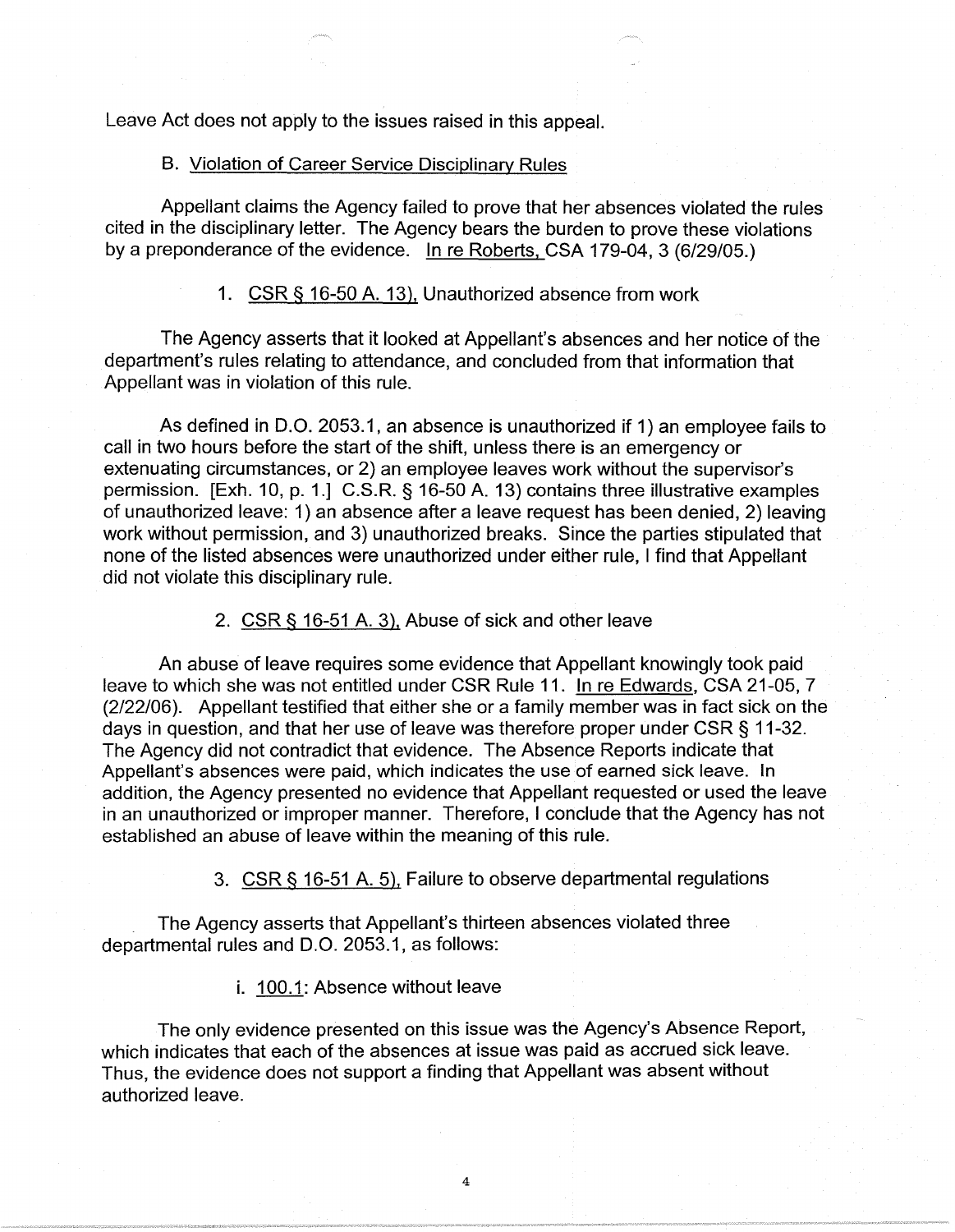## ii. 100.2: Compliance with orders regarding requests for leave

This rule requires deputies to comply with special orders and procedures "relating to calling in sick, providing doctor's excuses, reporting their movements while on sick leave or periodic checks by authorized personnel." Rule 100.2. The evidence related solely to Appellant's use of excessive sick leave as defined in D.O. 2053.1. There is no evidence that Appellant failed to comply with orders regarding any of the four matters listed in the rule. Therefore, the evidence did not establish a violation of this rule.

iii. 200.12: Disobedience to lawful order of supervisor

The Agency presented no evidence that Appellant failed to obey an order communicated by a supervisor. Therefore, the allegation that this rule was violated has not been established.

#### iv. Department Order 2053.1: Employee use of sick leave

This order sets limits on the number of times an employee can use earned sick leave over a period of twelve months unless the leave is planned, authorized leave without pay, leave for a work-related injury, FMLA leave, or leave taken for funerals, military service, or jury duty. [Exh. 10, p. 2.]

At the outset, a department or agency has an indisputable right to control the attendance of its employees in order to allow it to plan for staffing to accomplish its work. CSR § 11-36; In re Martinez, CSA 52-02 (5/15/02); Hubble v. Dept. of Justice, 6 M.S.P.R. 659 (1981). The Hearing Office has enforced such regulations unless they are inflexibly applied in a manner that deprives an employee of the use of accumulated sick leave under any conditions. In re Martinez; supra; In re Espinoza. CSA 30-05 (1/11/06).

Here, the order itself excepts seven types of absences. In addition, both Capt. Horner and Manager of Safety LaCabe testified that an employee may avoid serious discipline even after the ninth occurrence by a number of methods, including trading shifts or days off, obtaining the supervisor's permission to take it as planned leave, or using less than two hours in a shift. Capt. Horner testified that supervisors have been given the authority to grant planned status to leave if it was properly requested and would not cause overtime, even if it was not requested within 21 days. It is abundantly clear that the rule is designed and implemented to provide predictable staffing for an important public safety function and to allow employees to control their own leave by arranging other work times. This stands in stark contrast to the evidence in the Espinoza appeal, in which it was admitted that, upon the eighth absence, the rule was automatically enforced regardless of the circumstances.

Appellant argues that D.O. 2053.1 is unenforceable because it improperly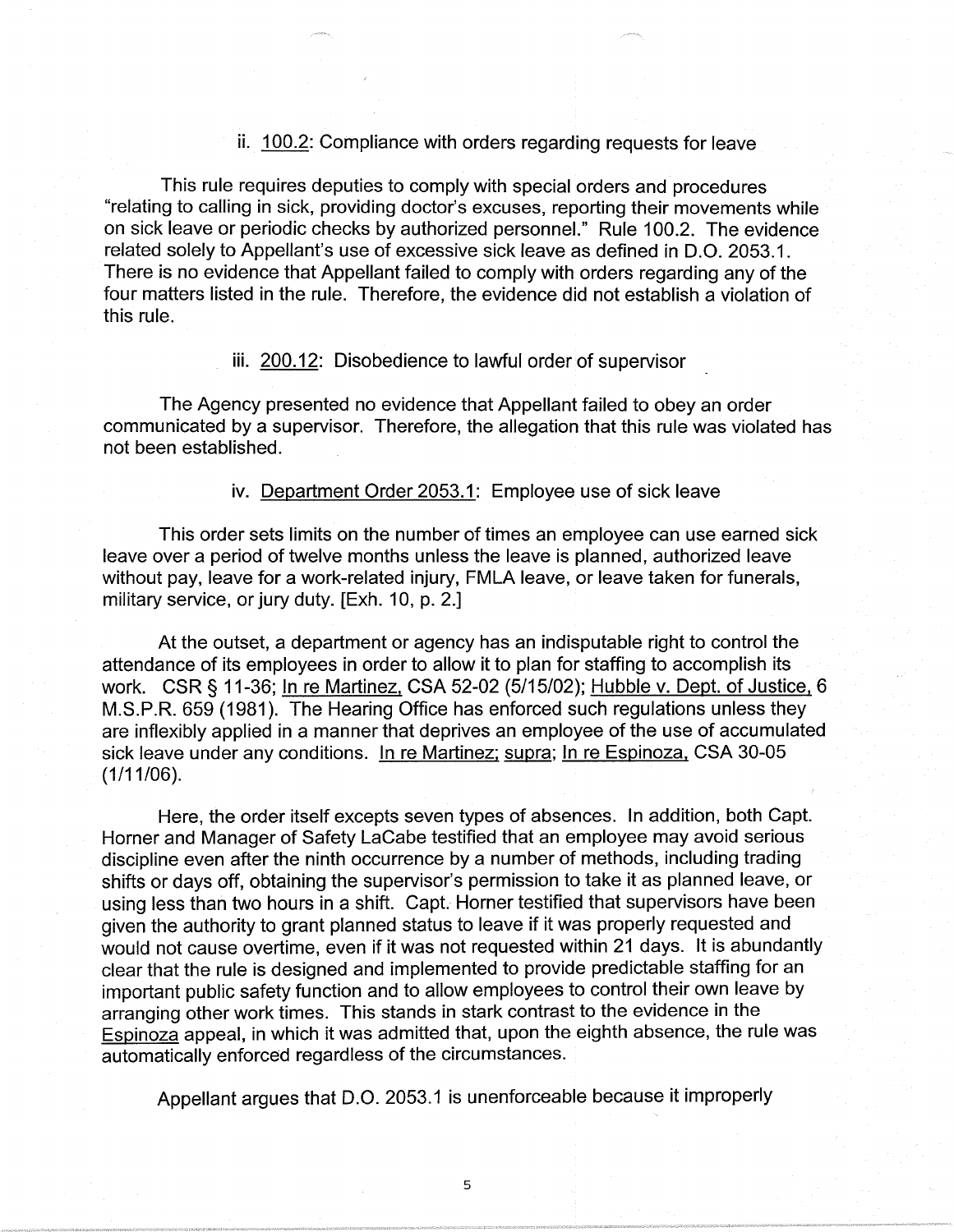interferes with the contractually negotiated right to take paid leave under the collective bargaining agreement (CBA). D.O. 2053.1 was effective May 12, 2004, several months before the effective date of the CBA between the City and County of Denver and the Fraternal Order of Police, and yet the contract contains to language asserting an employee's right to take all accrued leave without limitation by departmental regulation. [Exh. 10.] Therefore, the CBA does not restrict the right of the department to establish reasonable limitations on employee requests for sick leave.

I find that D.O. 2053.1 is a reasonable regulation that addresses the legitimate agency need to control its staffing, budget and use of overtime. It was implemented in this appeal in a manner which does not burden an employee's right to use accrued sick leave, and encouraged employees to use leave in a manner consistent with the department's need to control staffing and costs. I also find that Appellant violated this order by taking thirteen unplanned absences over a twelve-month period, despite notice of the various methods to avoid further accumulation of discouraged absences. Appellant failed to communicate any request for an exception to application of the policy, even after imposition of both a verbal and written reprimand for her eighth and ninth unplanned absence.

Finally, Appellant argues that the rule improperly permitted her to be punished in some cases three times for the same absences because of its use of a "rolling" twelvemonth period for measuring the number of absences. That argument is without merit for the same reasons that permit progressive discipline: each instance of employee misconduct occurs in a context, and that context includes whether the employee had ever committed that offense in the past. The existence of past violations indicates that an employee failed to conform his conduct to the rules, and that past discipline has not succeeded in bringing about an improvement. The Career Service Rules permit the imposition of more severe discipline for repetitions of misconduct under CSR§ 16-10, and 0.0. 2053.1 is consistent with that approach.

#### C. Appropriateness of Penalty

The Agency proved that Appellant violated the departmental order prohibiting ten or more occurrences of absences over the course of a twelve-month period. The final issue is whether the Agency's imposition of a five-day suspension was in conformity with the Career Service Rules regarding progressive discipline. CSR§§ 16-10, 16-20.

Mr. LaCabe testified that he considered Appellant's work and disciplinary history, including the fact that a number of Appellant's absences extended her weekend. The Agency concedes that Appellant's four-day week increases the chances that any one absence will occur near a weekend. An examination of the thirteen absences reveals that less than half of them fell on the day before or after a non-work day. [Exh. 8.]

Mr. LaCabe also testified that his assessment of a five-day suspension was intended to penalize Appellant by the number of sick days she took over and above the average number taken by city employees. I find that this is within the range of penalties

6